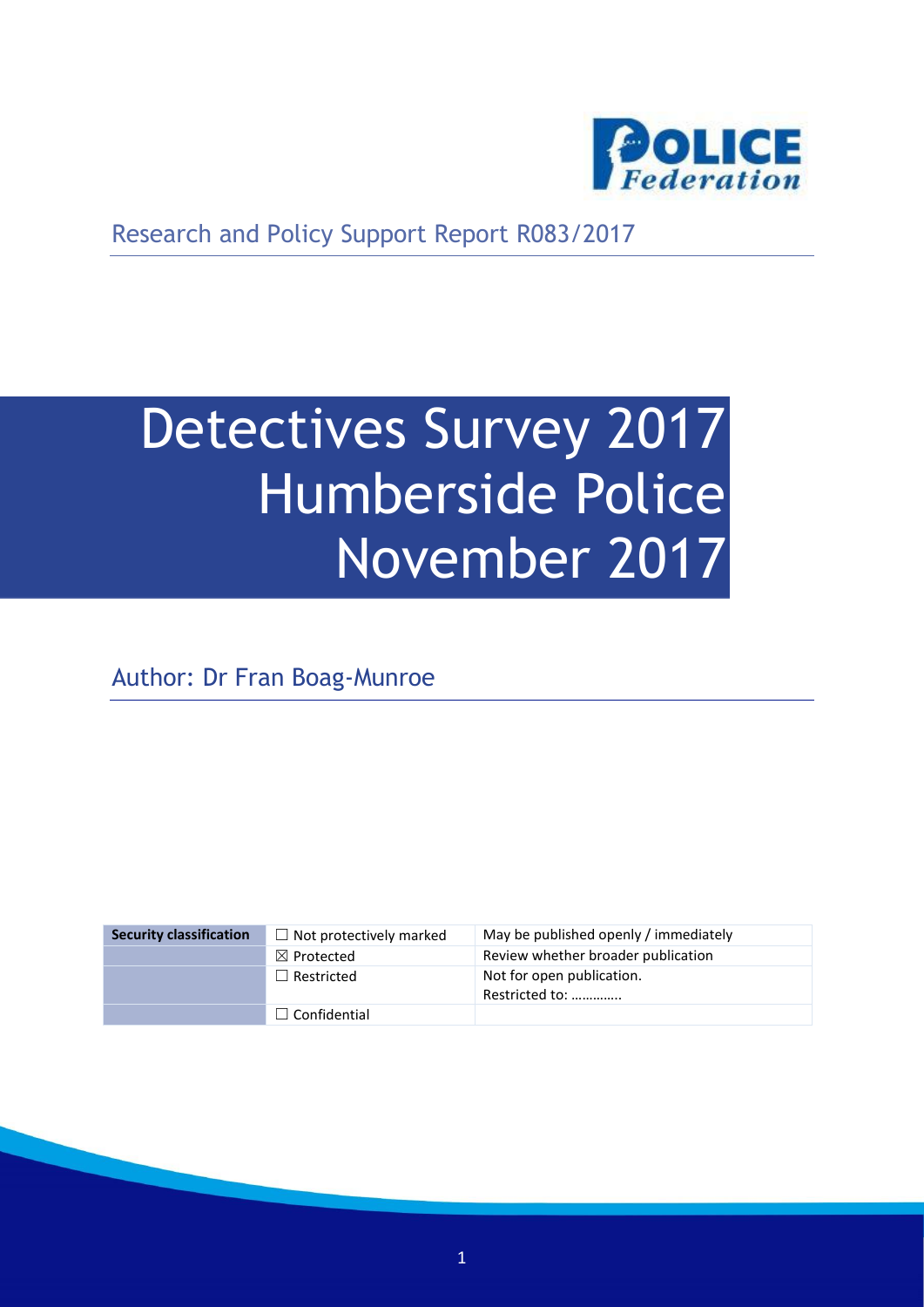#### **INTRODUCTION**

This report provides a summary of responses to the PFEW National Detectives Survey received from respondents in Humberside Police in 2017.

Some of the questions asked in this year's survey were the same as in the 2015 National Detectives Survey; this allowed us to monitor any changes since the last time the survey was conducted. Other questions were new to 2017, to be able to look in more detail at the context in which detectives are currently working.

Where appropriate, details of average responses for the police service as a whole are also presented, differences between the national and local responses have not been tested statistically and therefore any differences reported are for guidance only and must be treated with caution.

#### **RESPONSE RATE AND RESPONDENTS**

The National Detectives Survey 2017 opened on 1st September 2017 and closed on 24th September 2017. During this time, detective officers were invited to attend via the Police Federation's National Membership Database, as well as via local Joint Branch Boards and the National Detectives Forum mailing list.

**119 responses were received from detectives in Humberside Police**. There is still no accepted measure of the total number of detectives in England and Wales. It is therefore not possible to calculate a definitive response rate for the survey as a proportion of the total number of detectives. However, for comparison the number of responses received within Humberside Police was higher than when this survey was last conducted in 2015, when 50 responses were received.

## **IMPACT OF SERVICE CUTS**

**52% of respondents within Humberside Police said that service cuts have had a major impact on their morale**; this was lower than the national average, where 56% detectives said that service cuts have had a major impact upon their morale.

In addition, **28% of respondents within Humberside Police said service cuts have had a major impact upon their physical health and wellbeing, whilst 27% said that service cuts have had a major impact upon their mental health and wellbeing**. For comparison, in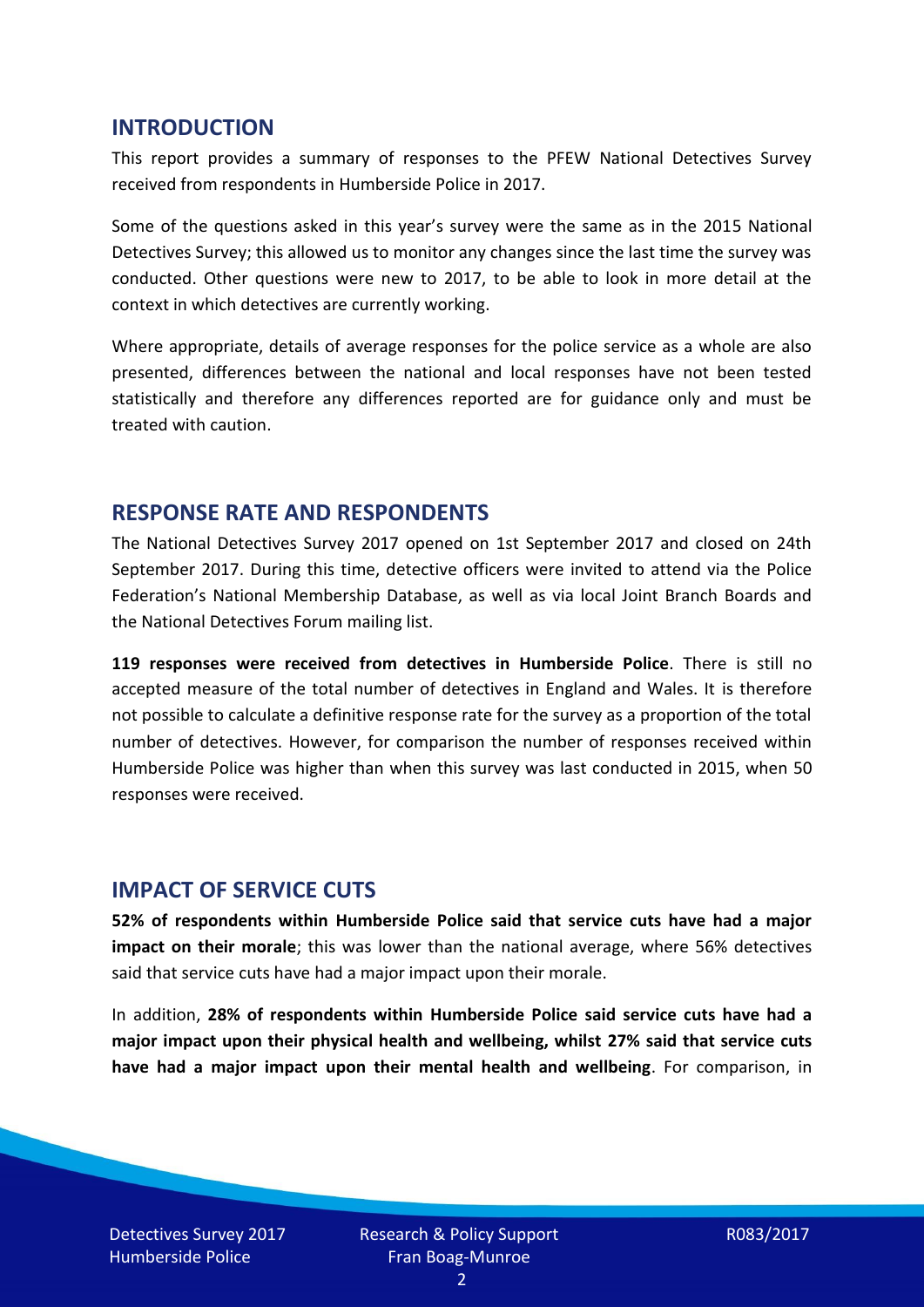England and Wales as whole 27% of detectives said that service cuts have had a major impact on their physical health and wellbeing and also on their mental health and wellbeing.

| How, if at all, have<br>service cuts affected | No impact | <b>Minor impact</b> | <b>Moderate</b><br>impact | <b>Major impact</b> |
|-----------------------------------------------|-----------|---------------------|---------------------------|---------------------|
| <b>Your morale</b>                            | 2%        | 11%                 | 35%                       | 52%                 |
| Your physical health and<br>wellbeing         | 8%        | 25%                 | 40%                       | 28%                 |
| Your mental health and<br>wellbeing           | 6%        | 27%                 | 40%                       | 27%                 |

**70% of respondents in Humberside Police said that service cuts have substantially increased their overall workload; 56% said that service cuts have substantially increased how fatigued they feel; and 48% said that service cuts have substantially increased how stressful they find their jobs**. Comparison of these proportions in Humberside Police to England and Wales as a whole can be found in the table below.

|                                    | <b>Humberside Police</b>                                | <b>England and Wales</b>                                |
|------------------------------------|---------------------------------------------------------|---------------------------------------------------------|
| Your overall workload              | 70% substantially increased<br>(27% slightly increased) | 62% substantially increased<br>(32% slightly increased) |
| How fatigued you feel              | 56% substantially increased<br>(35% slightly increased) | 53% substantially increased<br>(38% slightly increased) |
| How stressful you find your<br>job | 48% substantially increased<br>(40% slightly increased) | 49% substantially increased<br>(41% slightly increased) |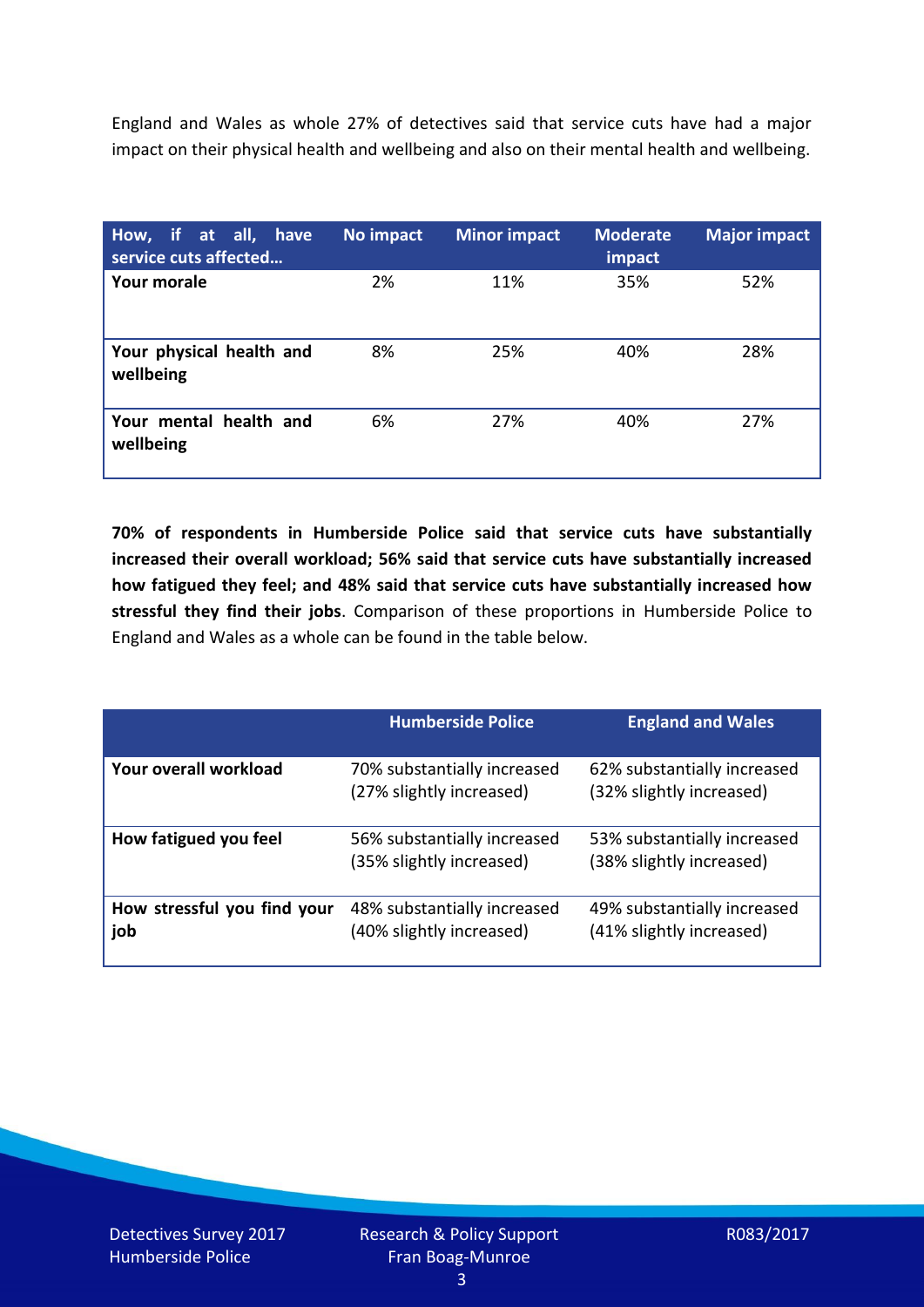#### **WORKLOAD AND JOB DEMANDS**

**86% of respondents in Humberside Police said that their workload in the last 12 months was either too high or much too high**. This is higher than the national average - in England and Wales as a whole, 76% of respondents said that their workload had been too high or much too high in the last 12 months.

26% of respondents in Humberside Police said that their workload enabled them to provide the service needed to victims either most or all of the time; this compares to 27% of detectives in England and Wales as a whole. **The proportion of respondents in Humberside Police who said that their workload enabled them to provide the service needed to victims either most or all of the time has decreased since 2015** when 30% of respondents felt that they could provide the service needed either most or all of the time.

In addition, 15% of respondents in Humberside Police said that their workload enabled them to provide the service needed to witnesses either most or all of the time, in comparison to 22% of detectives in England and Wales overall. **The proportion of respondents in Humberside Police who said that their workload enabled them to provide the service needed to witnesses either most or all of the time has decreased since 2015**, when 34% of respondents felt that they could provide the service needed either most or all of the time.

| Does your workload enable<br>you to provide the service<br>needed to? | <b>Never</b> | <b>Sometimes</b> | Most or all of the<br>time |
|-----------------------------------------------------------------------|--------------|------------------|----------------------------|
| <b>Victims</b>                                                        | 13%          | 61%              | 26%                        |
| <b>Witnesses</b>                                                      | 15%          | 70%              | 15%                        |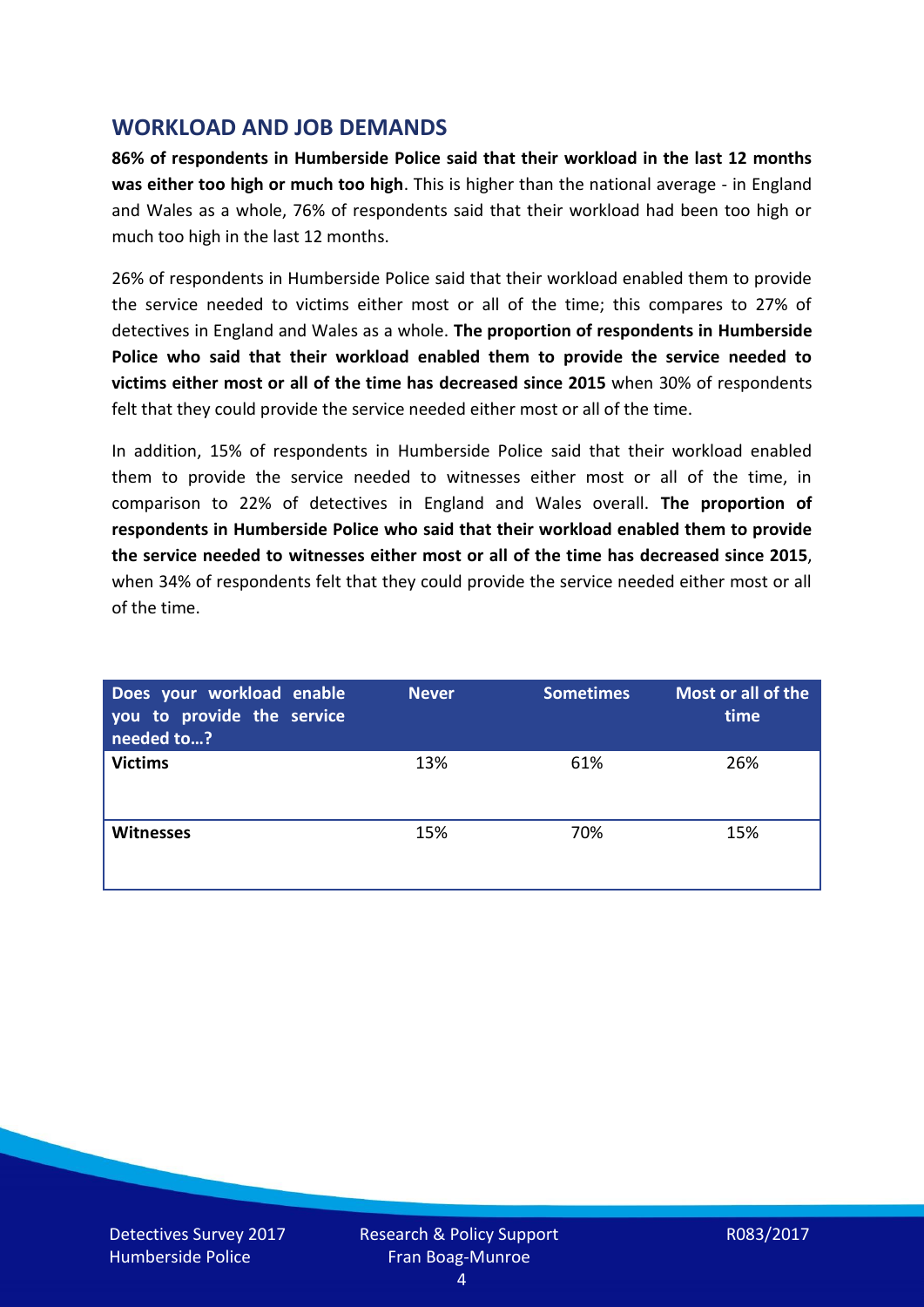## **JOB RELATED STRESS**

In Humberside Police, **51% of respondents said that they felt emotionally drained from work either most or all of the time**. Nationally, this proportion was 48%. The proportion of respondents in Humberside Police who said that they had felt emotionally drained from work either most or all of the time has increased since 2015, when 46% of respondents said that they felt emotionally drained from work.

**57% of respondents in Humberside Police said that their job was either very or extremely stressful**. This is the proportion of respondents who, in effect, report a non-diagnostic case of work-related stress within Humberside Police.



In England and Wales as a whole 48% of detectives reported a case of work-related stress. Therefore **the proportion of respondents in Humberside Police who reported a case of work-related stress was higher than the national average**. The reasons given by respondents in Humberside Police for why they found their job stressful are presented below.

Detectives Survey 2017 Humberside Police

Research & Policy Support Fran Boag-Munroe

R083/2017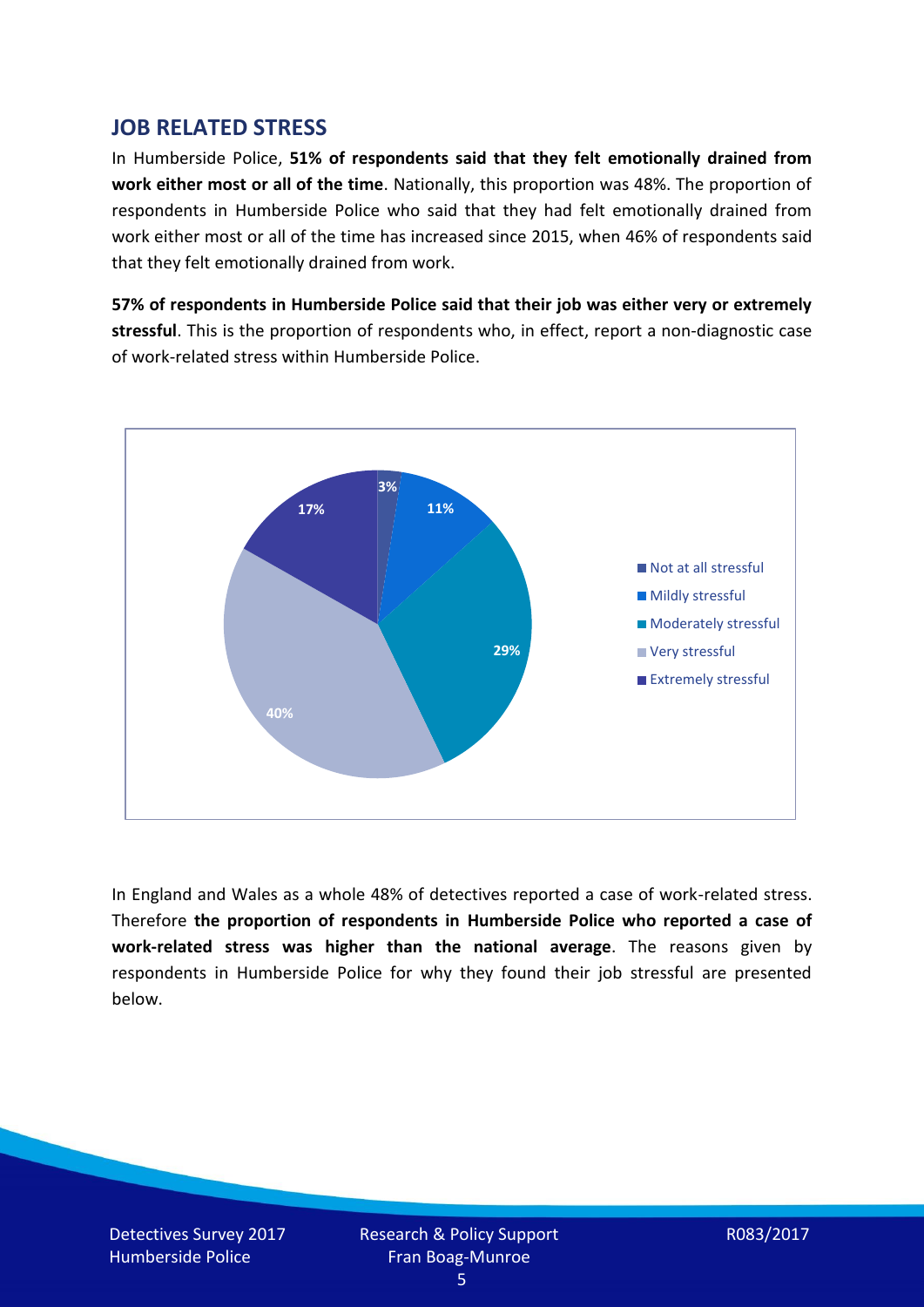| My job is stressful because                                                                | <b>Proportion</b><br>agreeing or<br>strongly<br>agreeing in<br><b>Humberside</b><br><b>Police</b> | <b>Proportion</b><br>agreeing or<br>strongly<br>agreeing in<br><b>England and</b><br><b>Wales</b> |
|--------------------------------------------------------------------------------------------|---------------------------------------------------------------------------------------------------|---------------------------------------------------------------------------------------------------|
| There are high levels of personal responsibility                                           | 93%                                                                                               | 93%                                                                                               |
| There aren't enough officers in my team/unit                                               | 95%                                                                                               | 86%                                                                                               |
| I feel like the general public and partner agencies often<br>have unrealistic expectations | 83%                                                                                               | 82%                                                                                               |
| The nature of my work is high-risk                                                         | 77%                                                                                               | 80%                                                                                               |
| I have a high workload                                                                     | 82%                                                                                               | 80%                                                                                               |
| There is frequent organisational change                                                    | 88%                                                                                               | 79%                                                                                               |
| My work is emotionally demanding                                                           | 68%                                                                                               | 71%                                                                                               |
| I don't have enough time to be able to do my job to a<br>standard of which I can be proud  | 71%                                                                                               | 70%                                                                                               |
| I am unable to meet all the conflicting demands on my<br>time at work                      | 71%                                                                                               | 69%                                                                                               |
| I am exposed to traumatic or distressing incidents and<br>material                         | 56%                                                                                               | 64%                                                                                               |
| I frequently have unrealistic time pressures                                               | 58%                                                                                               | 61%                                                                                               |
| There aren't enough opportunities for professional<br>development                          | 57%                                                                                               | 57%                                                                                               |
| I frequently have unachievable deadlines                                                   | 55%                                                                                               | 57%                                                                                               |
| I am often pressured to work long hours                                                    | 54%                                                                                               | 51%                                                                                               |
| My work-life balance is poor                                                               | 55%                                                                                               | 43%                                                                                               |
| I don't feel like I have enough support from<br>management                                 | 42%                                                                                               | 40%                                                                                               |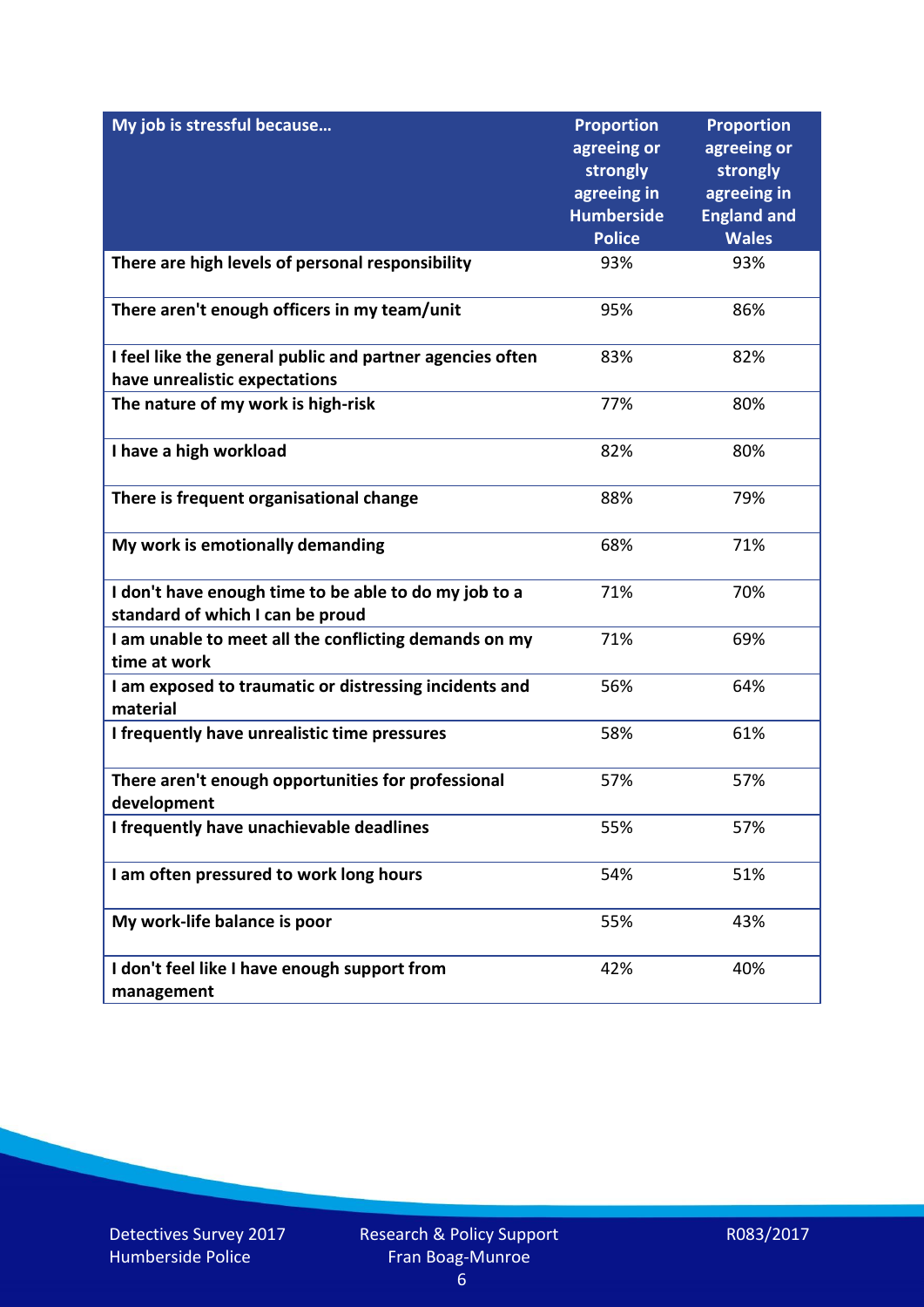# **ABSENCE AND ABSENCE BEHAVIOURS**

**Presenteeism** refers to a person attending work despite feeling that they should have taken sick leave due to their physical or mental health and wellbeing. **In Humberside Police, 69% of respondents reported at least one instance of presenteeism associated with their physical health and wellbeing** in the last 12 months**; 61% of respondents reported at least one instance of presenteeism associated with their mental health and wellbeing**.

**Leaveism** refers to a person taking annual leave or rest days rather than sick leave for their physical or mental health and wellbeing. In the last year, **37% of respondents in Humberside Police reported at least one instance of leaveism associated with their physical health and wellbeing**, whilst **27% of respondents in Humberside Police reported at least one instance of leaveism associated with their mental health and wellbeing.**

Finally, **24% of respondents in Humberside Police said that they had taken sickness absence due to their physical health and wellbeing** in the last 12 months. In addition, **10% of respondents said that they had taken sickness absence due to their mental health and wellbeing**.

Comparison of the proportions of respondents reporting presenteeism, leaveism and sickness absence in Humberside Police with England and Wales as a whole can be found in the table below.

|                             |                                         | <b>Humberside Police</b>              |                                         | <b>England and Wales</b>              |
|-----------------------------|-----------------------------------------|---------------------------------------|-----------------------------------------|---------------------------------------|
| At least one<br>instance of | <b>Physical health</b><br>and wellbeing | <b>Mental health</b><br>and wellbeing | <b>Physical health</b><br>and wellbeing | <b>Mental health</b><br>and wellbeing |
| Presenteeism                | 69%                                     | 61%                                   | 71%                                     | 54%                                   |
| Leaveism                    | 37%                                     | 27%                                   | 42%                                     | 33%                                   |
| <b>Sickness</b><br>absence  | 24%                                     | 10%                                   | 35%                                     | 14%                                   |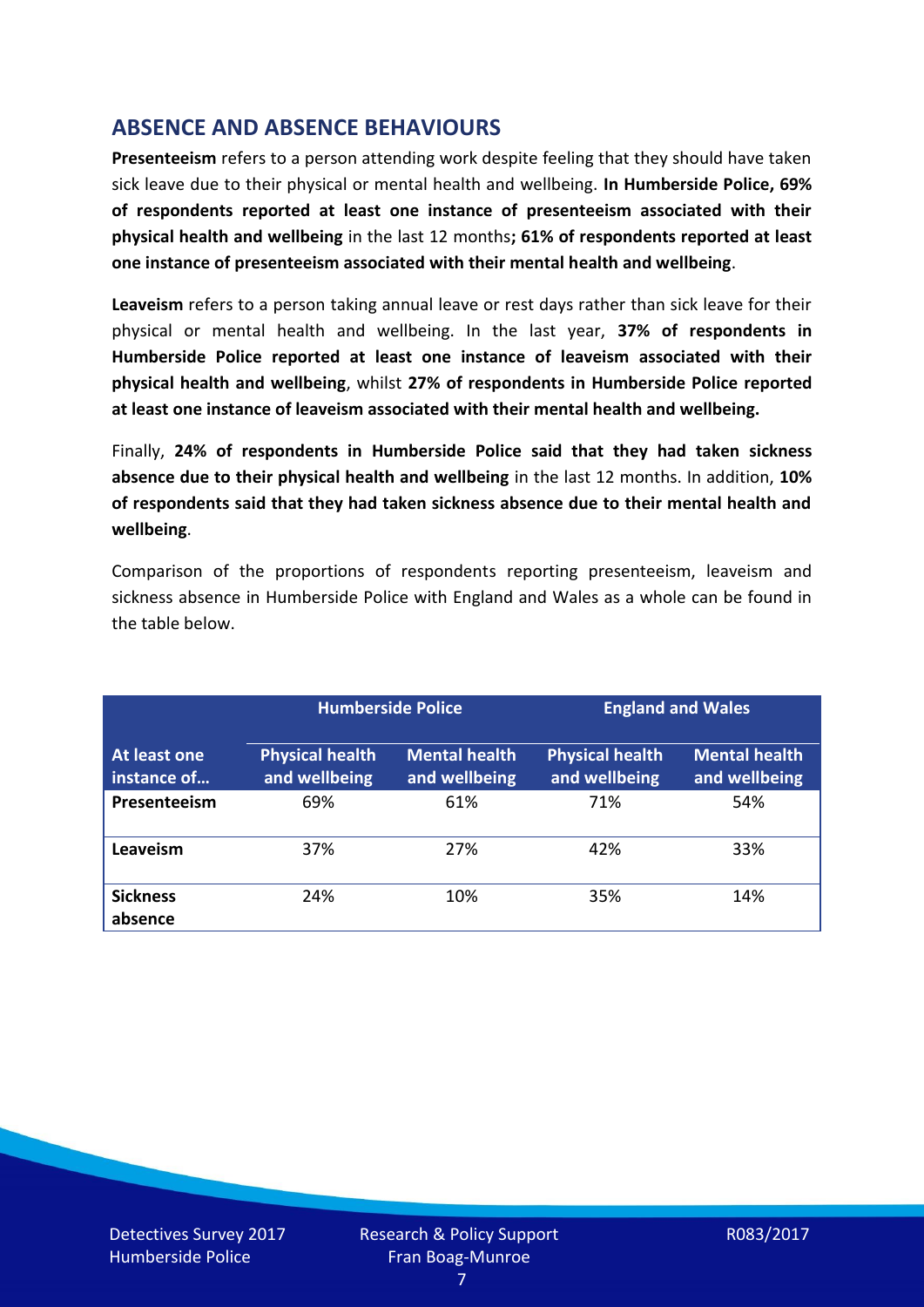#### **VIEWS ABOUT THE JOB**

**89% of respondents in Humberside Police felt that the role of the detective was seen as less valuable to the force than it used to be.** This compares with 85% of detectives in England and Wales as a whole who said that they felt the role of the detective was now less valuable.

Respondents in Humberside Police were less likely to be dissatisfied than satisfied with their jobs, with **31% of respondents saying that they were dissatisfied and 45% of respondents saying that they were satisfied**. In comparison, 36% of detectives in England and Wales as a whole said that they were dissatisfied with their jobs, whilst 45% of respondents said that they were satisfied.

In addition, **the proportion of respondents in Humberside Police who said that they were dissatisfied with their job has decreased since 2015**, when 52% of respondents reported job dissatisfaction.

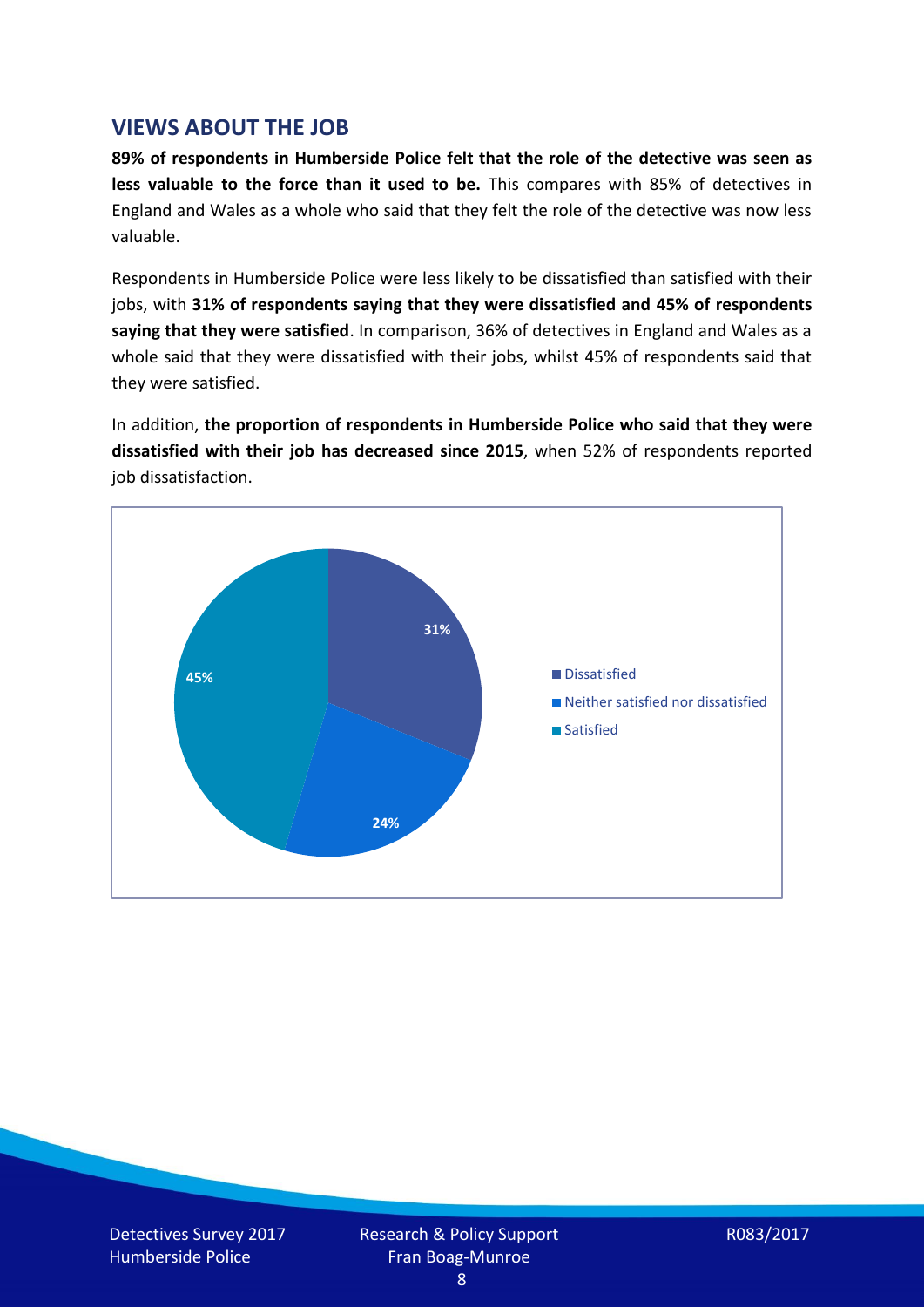# **TRAINING AND CONTINUOUS PROFESSIONAL DEVELOPMENT**

**52% of respondents in Humberside Police said that they had difficulties securing specific training opportunities**. This has increased since 2015, when 41% of respondents in Humberside Police reported difficulties securing specific training opportunities.

The proportion of respondents in Humberside Police who said that they had difficulties securing training opportunities is higher than the national average, where this year 51% of detectives said that they had difficulties securing training.

In addition, **68% of respondents in Humberside Police said that they were rarely given enough time to stay up-to-date with the latest developments in their area of work**. This compares to 56% of respondents in England and Wales as a whole. This proportion is higher than in 2015, when 64% of respondents in Humberside Police said that they rarely had enough time to keep up-to-date with the latest developments.

| Are you given enough time<br>to stay up-to-date with the<br>latest developments in your<br>area of work? | <b>Humberside Police</b> | <b>England and Wales</b> |
|----------------------------------------------------------------------------------------------------------|--------------------------|--------------------------|
| Rarely                                                                                                   | 68%                      | 56%                      |
| <b>Sometimes</b>                                                                                         | 28%                      | 41%                      |
| <b>Always</b>                                                                                            | 4%                       | 4%                       |

A list of reasons why respondents in Humberside Police said that they were not able to stay up-to-date with the latest developments in their field can been found in the table below.

| It is difficult to stay up-to-date with the latest developments in<br>my field because          | <b>Humberside</b><br><b>Police</b> | <b>England</b><br>and Wales |
|-------------------------------------------------------------------------------------------------|------------------------------------|-----------------------------|
| I have too many competing priorities                                                            | 88%                                | 79%                         |
| There is no time set aside by my management for study                                           | 74%                                | 76%                         |
| There are not enough officers to cover my day-to-day work for<br>me to attend relevant training | 76%                                | 76%                         |
| My workload is too high                                                                         | 80%                                | 76%                         |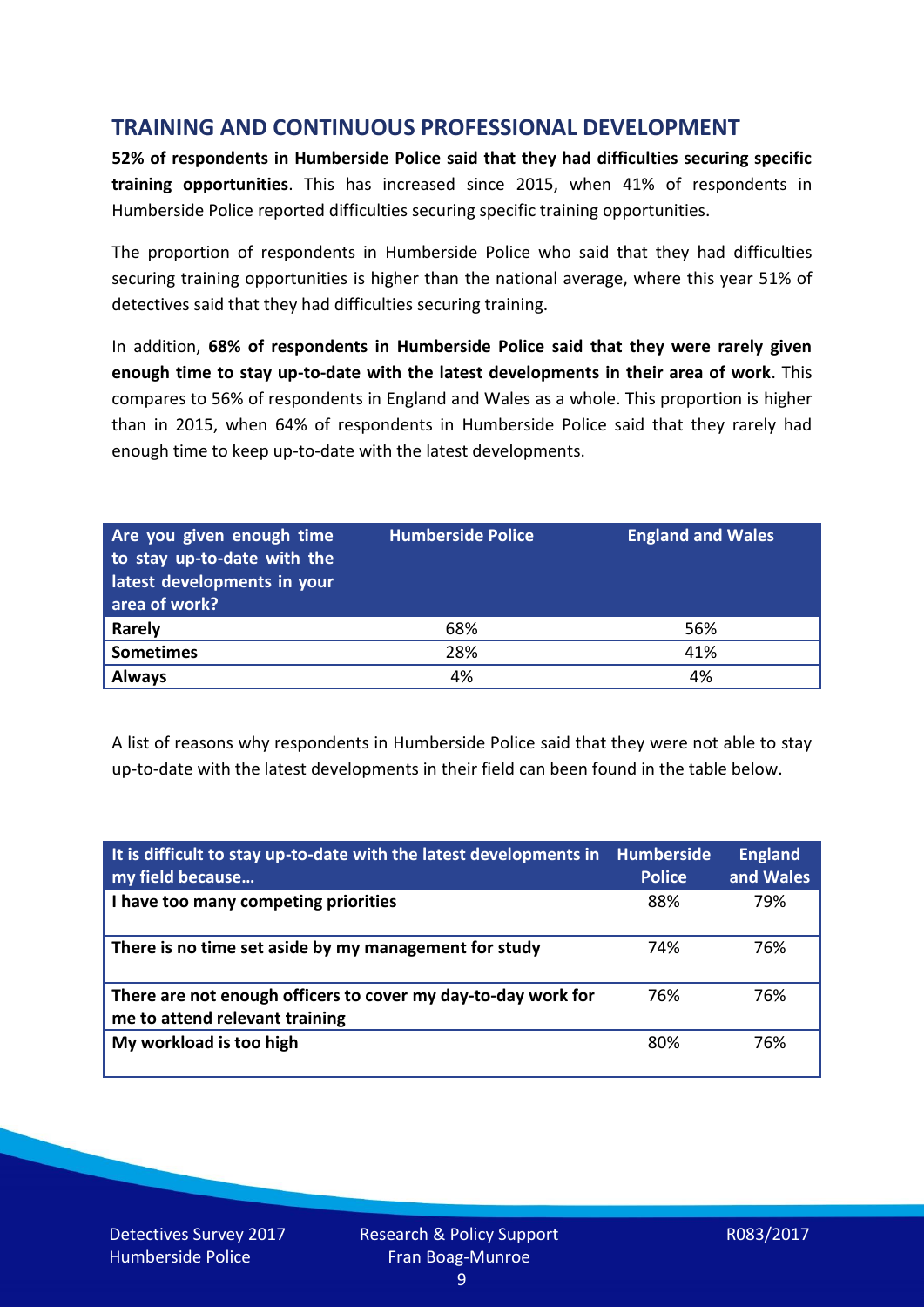| I have too many other commitments                                                        | 74% | 75% |
|------------------------------------------------------------------------------------------|-----|-----|
| The online learning package provided by NCALT is poorly<br>delivered                     | 75% | 73% |
| There are not enough formal training days                                                | 35% | 72% |
| I am too tired at the end of the day                                                     | 76% | 71% |
| Access to knowledge management systems that help<br>communicate new developments is poor | 53% | 51% |
| There is a lack of training staff                                                        | 53% | 46% |
| There is no appropriate training available                                               | 42% | 44% |

# **ATTRACTION AND RETENTION**

**31% of respondents in Humberside Police said that they would not change their career path, whilst 14% couldn't think of any job they would prefer**. 12% of respondents said that they would like to change their posting but remain a police officer.

In comparison, 14% of respondents in Humberside Police said that they would like to change jobs and stop being a police officer, 24% said that they would take any other job but with similar earnings and benefits, and 6% would quit immediately if they could find something else to do.

**The proportion of respondents in Humberside Police who said that they would quit immediately if they could find something else to do has decreased since 2015**, when 16% of respondents said that they would quit immediately if they could.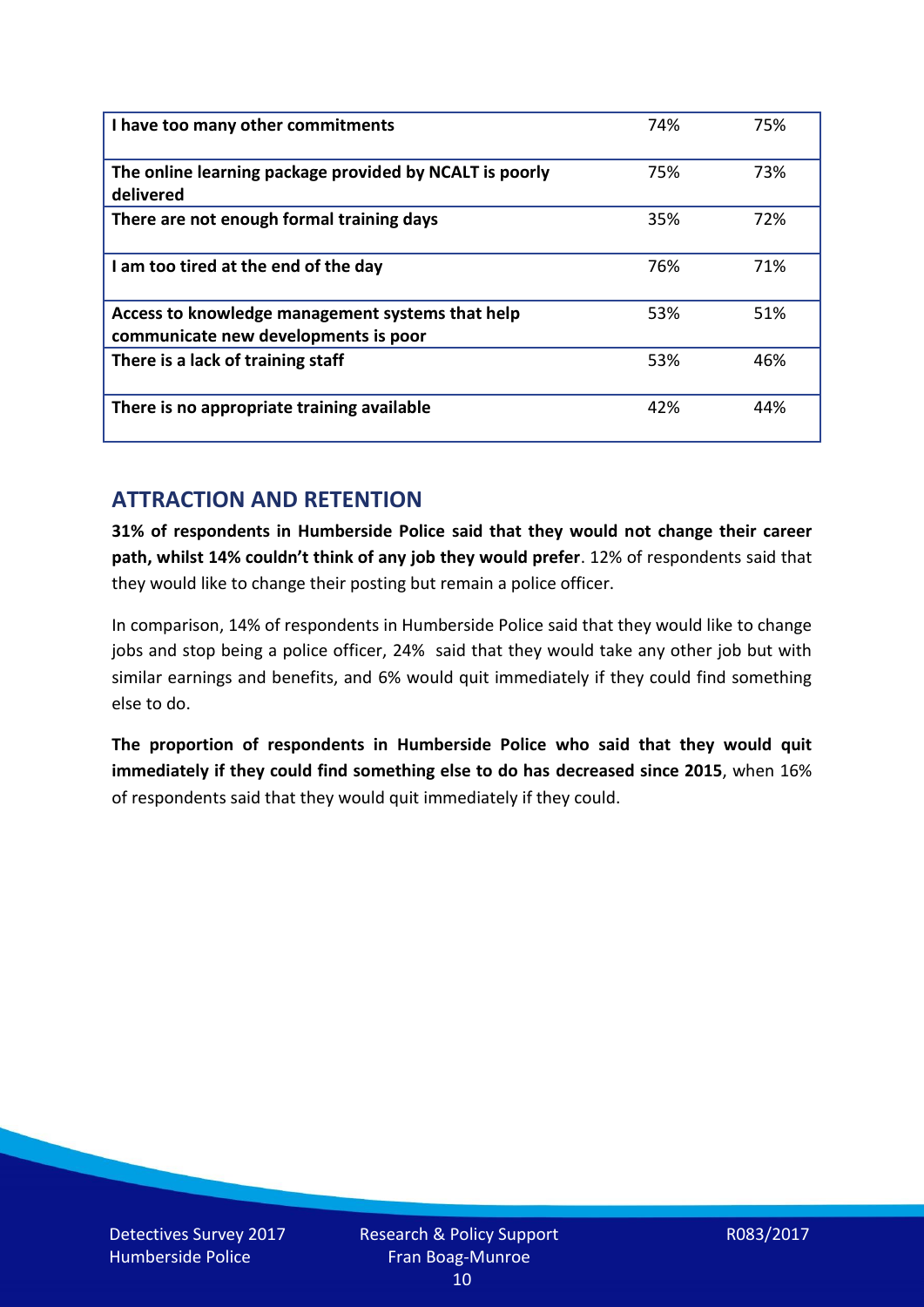|                               | <b>Humberside Police</b> | <b>England and Wales</b> |
|-------------------------------|--------------------------|--------------------------|
| I would not change my         | 31%                      | 22%                      |
| career path                   |                          |                          |
| I can't think of any job I    | 14%                      | 14%                      |
| would prefer                  |                          |                          |
| I would like to change my     | 12%                      | 14%                      |
| posting but remain a police   |                          |                          |
| officer                       |                          |                          |
| I would like to change my     | 14%                      | 14%                      |
| job and stop being a police   |                          |                          |
| officer                       |                          |                          |
| I would take almost any       | 24%                      | 26%                      |
| other job with similar        |                          |                          |
| earnings and benefits         |                          |                          |
| I would quit immediately if I | 6%                       | 10%                      |
| could find something else to  |                          |                          |
| do                            |                          |                          |